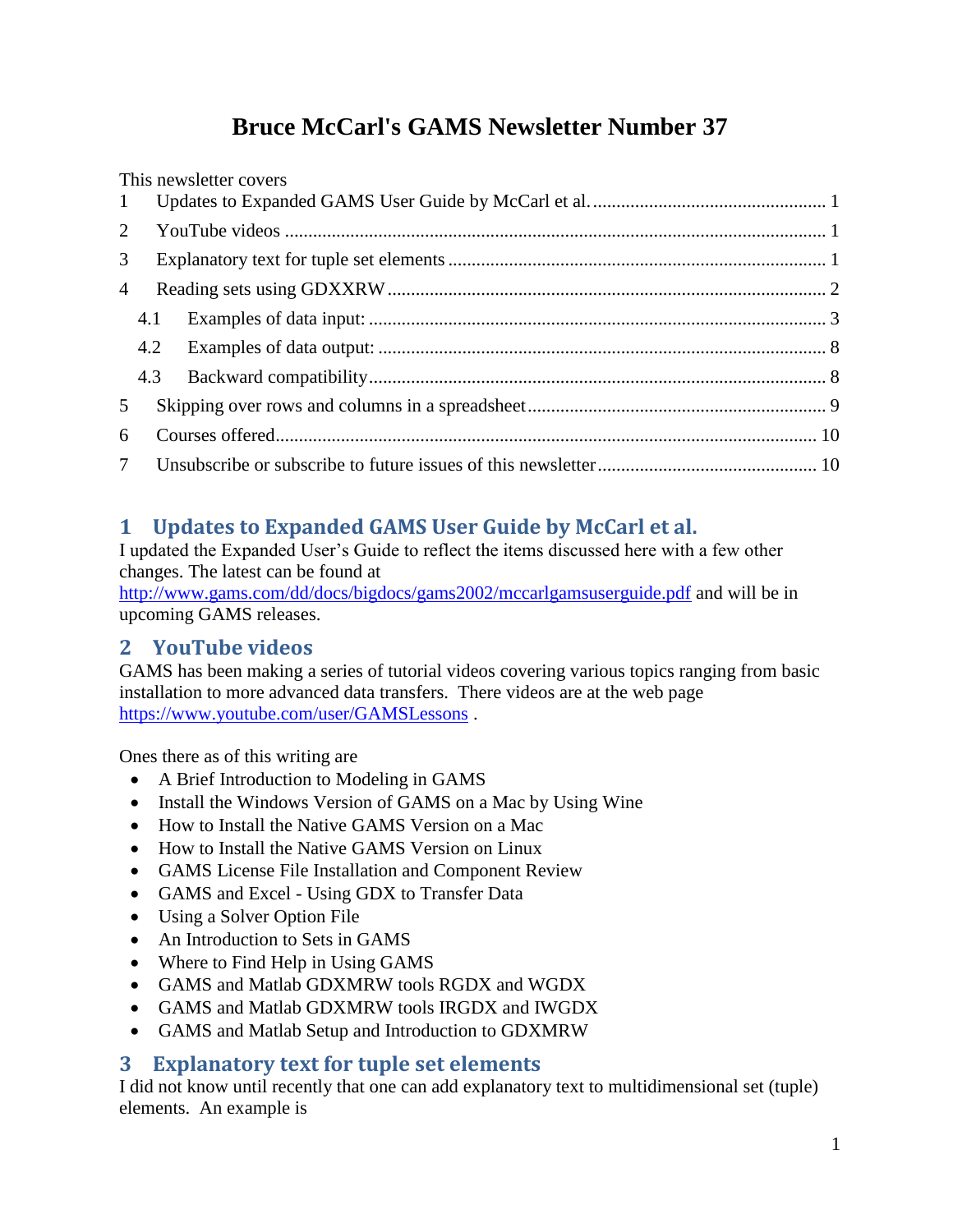```
set d1 /d1,d2/
     e1 /e1,e2/
     f1 /f1,f2/
     tuplewithexp(d1,e1,f1)/
        d1.e1.f1 has text
        d2.e2.f2/
```
where the red entry is the explanatory text. This text can also come from a spreadsheet as discussed next.

### <span id="page-1-0"></span>**4 Reading sets using GDXXRW**

When employing GDXXRW one can read Sets and associated explanatory text from a spreadsheet. This is partially controlled by the *Values=* option and recently that option has been altered with some changes in the behavior of the commands.

Sets may be input in two ways depending on whether to permit accommodation of duplicate entries. In output DSET and SET are the same. The syntax is

Set =nameofset Rng=DataRange Dimensions Values=valueoptions SymbolOptions Dset=nameofset Rng=DataRange Dimensions SymbolOptions

#### where

Set = identifies one is to input or output set elements and optionally an associated set of element explanatory text or indicators. on input duplicates will cause read errors. When writing the element name is always written and the explanatory text will be written if the range specification permits. The keyword Set also is associated with option values which indicates how non zero entries in the range are to be interpreted.

Namely when data are **input** and valueoptions equals

Auto Based on the range, row and column dimensions for the set, the program decides on the value type to be used selecting from dense or YN . This is the default for Values.

> when Auto or a values entry is not entered and thus the default is active then the import of data behaves differently depending on the values of rdim and cdim. Namely If

> > Only one of Rdim and Cdim are non zero (ie if  $Rdim = 0$  or Cdim  $= 0$  and the data are in vector form) then the import behaves as if

#### Values=Dense

Both Rdim and Cdim are non zero and the data are in tabular form then the import behaves as if Values=YN

- NoData The data entries in the range for the set will be ignored and all entries will be included without reading explanatory text.
- YN Only those items will be included that have a non empty data cell in the range where the cell contents that do not equal '0', 'N' or 'No'.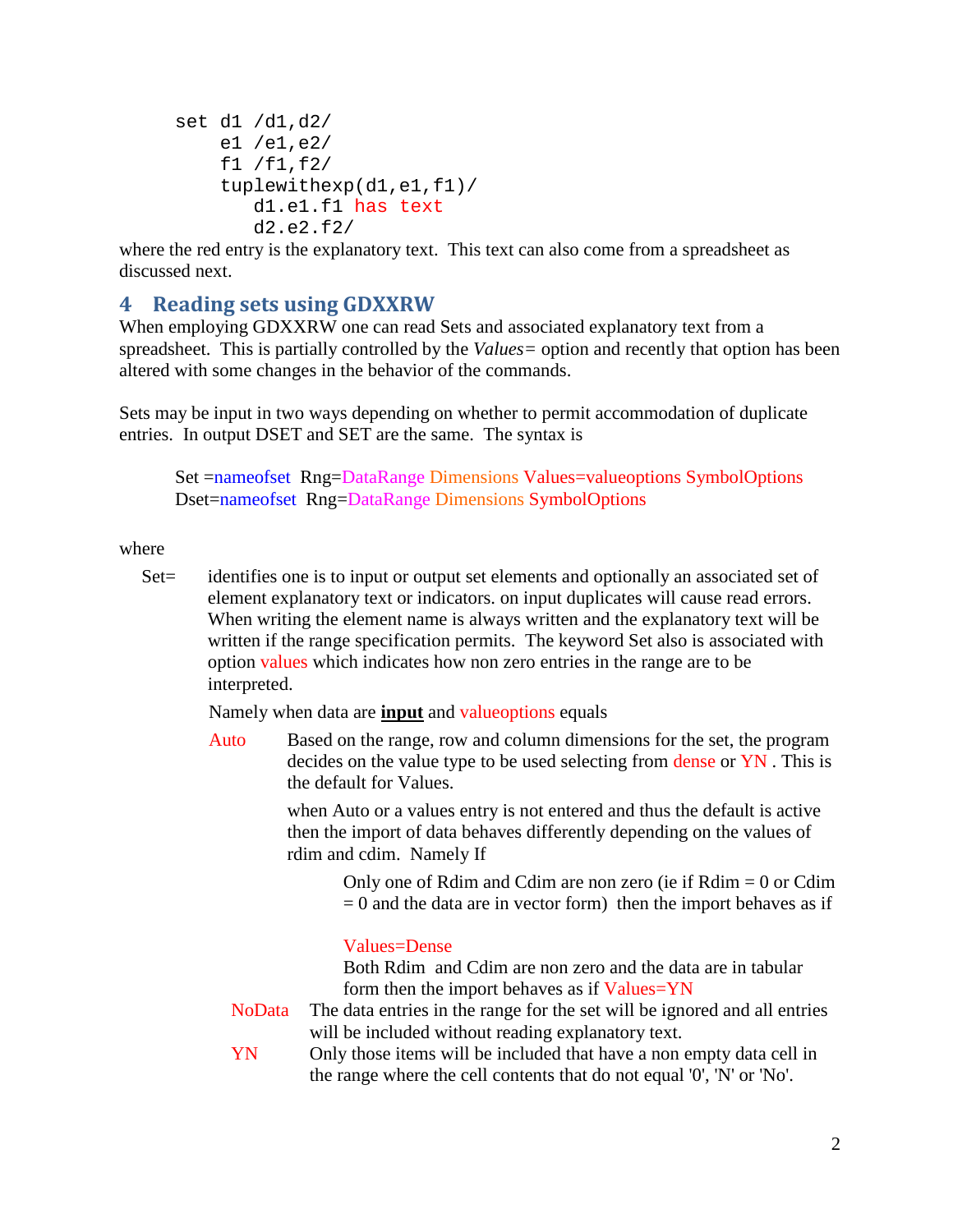- Sparse Only those items will be included that have a non empty data cell in the range. The string in the data cell will be used as the explanatory text for the set entry.
- Dense All items will be included that are in the range regardless of whether they have entries . Any strings in the data cells in the range will be used as the explanatory text for the set elements.

For backward compatibility, the values String and All are also recognized and are synonyms to Dense.

However when data are **output** and the valueoptions equals

Auto Based on the range, row and column dimensions for the set, the program decides on the value type to be used selecting from String or YN . This is the default for Values.

> When Auto or a values entry is not entered and thus the default is active then the import of data behaves differently depending on the vaules of rdim and cdim. Namely If

Only one of Rdim and Cdim are non zero (ie if  $Rdim = 0$  or Cdim  $= 0$  and the data are in vector form) then the import behaves as if Values=String

Both Rdim and Cdim are non zero and the data are in tabular form then the import behaves as if Values=YN

NoData The cells in the range for the set will be blank.

- YN Only those items will be included that have a non empty data and the cell value in the range is  $Y$  if the element exists.
- String Only those items will be included that have a non empty data and the cell value in the range is the explanatory text if the element exists..

For backward compatibility, the values Sparse, Dense, and All are also recognized and are synonyms to String.

Dset = Reads a set of strings from a field in the spreadsheet and enters the unique ones into the set. Duplicate labels in the range specified do not generate an error message. Dset cannot be used to write to the spreadsheet. The values parameter is not used for Dset.

#### <span id="page-2-0"></span>**4.1 Examples of data input:**

In the input sheet of the spreadsheet we have the data for the sets to be imported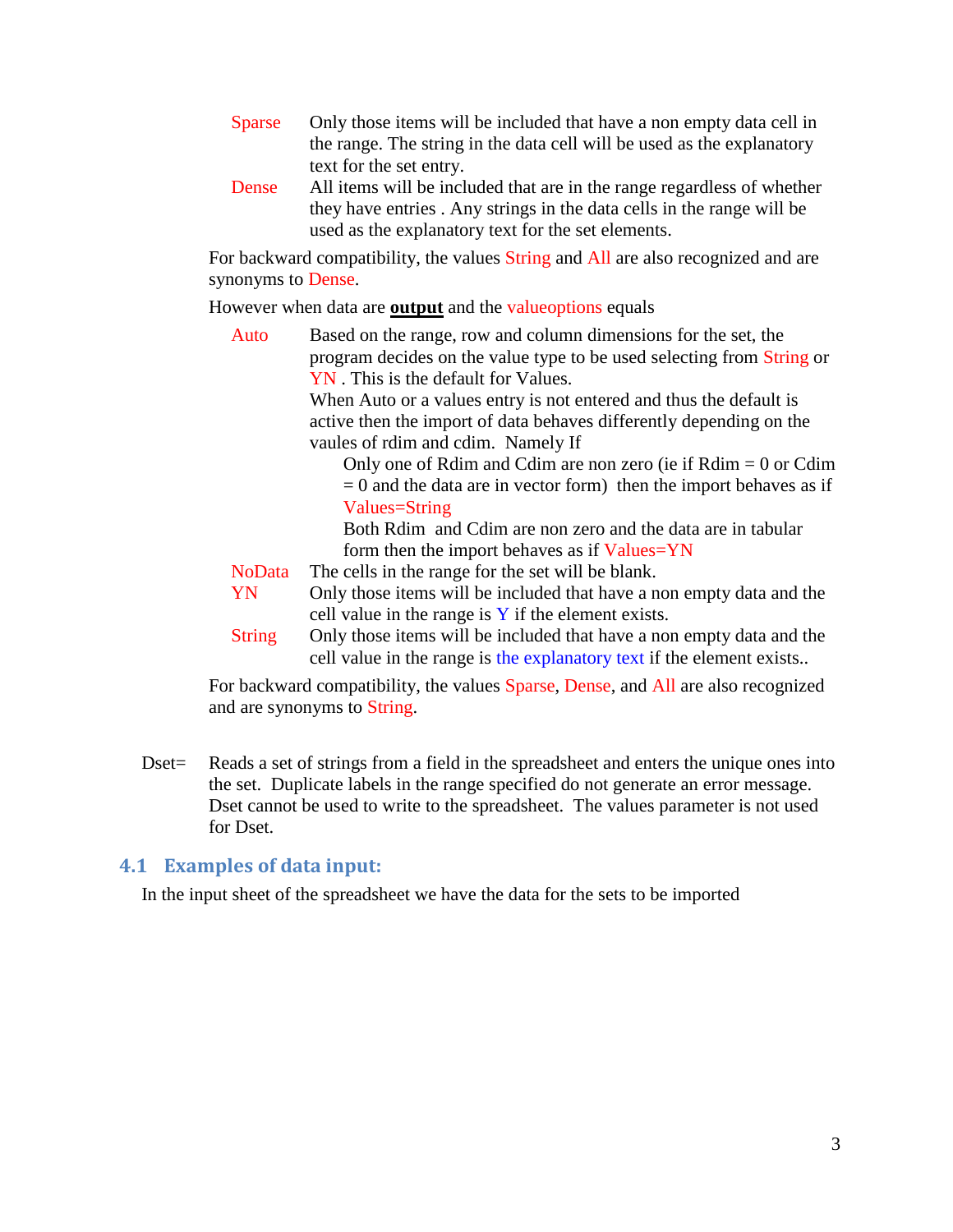|                | A           | B                         | C              | D  | E   |
|----------------|-------------|---------------------------|----------------|----|-----|
| 1              |             | test data for tuple input |                |    |     |
| $\overline{2}$ |             | 1                         | $\overline{2}$ | 3  | 4   |
| 3              | a           | hello                     |                | no | yes |
| $\overline{4}$ | b           |                           | w <sub>2</sub> | y  |     |
| 5              | c           | n                         |                | z2 |     |
| $\sqrt{6}$     | $\mathbf d$ | y                         |                |    | z   |
| $\overline{7}$ |             |                           |                |    |     |
| 8              |             |                           | 11             | 12 | 13  |
| $\overline{9}$ | уc          | ga                        | aa             |    |     |
| 10             | yc          | gb                        |                | ww | 22  |
| 11             | yd          | gb                        |                | ab | ac  |
| 12             |             |                           |                |    |     |
| 13             |             |                           |                |    |     |
| 14             |             | bd                        | be             | bd | be  |
| 15             |             | 21                        | 21             | 22 | 23  |
| 16             | aa          | аа                        |                |    |     |
| 17             | ab          |                           | ab             | ac |     |
|                |             |                           |                |    |     |

and we have an index portion of the sheet (as discussed in the McCarl guide) telling us how to import with some comments added at the far right

|              |           |           | K              |                | M    | N                   | $\alpha$ | p                                                                 | a | R |  | $\overline{u}$                                                       |
|--------------|-----------|-----------|----------------|----------------|------|---------------------|----------|-------------------------------------------------------------------|---|---|--|----------------------------------------------------------------------|
| 2            |           |           |                | rdim           | cdim | values              |          | Comment                                                           |   |   |  |                                                                      |
|              | set       | aa1       | inputla3:a6    |                |      | O.                  |          | reads set for rows of first tuple under default                   |   |   |  |                                                                      |
|              | set       | aa1v2     | input!a3:a6    | 1              |      | $0 \text{ yn}$      |          | reads set for rows of first tuple under yn                        |   |   |  |                                                                      |
|              | set       | aalv3     | input!a3:a6    | 1              |      | 0 dense             |          | reads set for rows of first tuple under dense.                    |   |   |  |                                                                      |
|              | 6 set     | aa1v4     | input!a3:a6    | $\mathbf{1}$   |      | 0 sparse            |          | reads set for rows of first tuple under sparse                    |   |   |  |                                                                      |
|              | $7$ set   | aalv5     | input!a3:a6    | 1              |      | 0 nodata            |          | reads set for rows of first tuple under nodata                    |   |   |  |                                                                      |
| 8            | set       | aalv6     | input!a3:a6    | 1              |      | $0$ auto            |          | reads set for rows of first tuple under auto                      |   |   |  |                                                                      |
| $\mathbf{B}$ | set       | abl       | input lb2:e2   | $\sigma$       |      | 1                   |          | reads set for columns of first tuple under default                |   |   |  |                                                                      |
|              | $10$ set  | tuple1    | input!a2:e6    | 1              |      |                     |          | reads first tuple under default                                   |   |   |  |                                                                      |
|              | $11$ set  | tuple1v2  | input!a2:e6    | $\mathbf{I}$   |      | $1 \,$ $\mathsf{v}$ |          | reads first tuple under yn                                        |   |   |  |                                                                      |
|              | 12 set    | tuple1v3  | input!a2:e6    | $\mathbf{1}$   |      | 1 dense             |          | reads first tuple under dense                                     |   |   |  |                                                                      |
|              | $13$ set  | tuple1v4  | input!a2:e6    | $\mathbf{1}$   |      | 1 sparse            |          | reads first tuple under sparse                                    |   |   |  |                                                                      |
|              | 14 set    | tuple1v5: | input!a2:e6    | $\mathbf{1}$   |      | 1 nodata            |          | reads first tuple under nodata                                    |   |   |  |                                                                      |
|              | $15$ set  | tuple1v6  | input la2:e6   | 1              |      | 1 auto              |          | reads first tuple under auto                                      |   |   |  |                                                                      |
|              | 16 dset   | b1        | input!a9:a11   | 1              |      | 0                   |          | reads sets for second three dimensional tuple first row dimension |   |   |  |                                                                      |
|              | 17 dset   | b2        | inputlb9:b11   | 1              |      | $\Omega$            |          |                                                                   |   |   |  | reads sets for second three dimensional tuple second row dimension   |
|              | 18 dset   | b3        | inputic8:e8    | $\alpha$       |      | 1                   |          | reads sets for second three dimensional tuple column dimension    |   |   |  |                                                                      |
|              | $19.5$ et | tuple2    | input la8:e11  | Ž.             |      |                     |          | reads second three dimensional tuple under default                |   |   |  |                                                                      |
|              | $20$ set  | tuple2v2  | input!a8:e11   | $\overline{2}$ |      | 1 dense             |          | reads second three dimensional tuple under dense                  |   |   |  |                                                                      |
|              | 21 set    | tuple2v3  | input la8:e11  | Z.             |      | 1 sparse.           |          | reads second three dimensional tuple under sparse                 |   |   |  |                                                                      |
|              | 22 dset   | c1        | input!a16:a17  | 1              |      | 0                   |          | reads sets for third three dimensional tuple row dimension        |   |   |  |                                                                      |
|              | 23 dset   | c2        | input lb14:e14 | $\alpha$       |      |                     |          |                                                                   |   |   |  | reads sets for third three dimensional tuple first column dimension  |
|              | 24 dset   | r3        | input lb15:e15 | ö              |      |                     |          |                                                                   |   |   |  | reads sets for third three dimensional tuple second column dimension |
|              | $25$ set  | tuple3    | input!a14:e17  | 1              |      | z                   |          | reads third three dimensional tuple under default                 |   |   |  |                                                                      |
|              | $26$ set  | tuple3v2  | inputla14:e17  |                |      | 2 dense             |          | reads third three dimensional tuple under dense                   |   |   |  |                                                                      |
|              | $27$ set  | tuple3v3  | input!a14:e17  | 1              |      | 2 sparse            |          | reads third three dimensional tuple under sparse                  |   |   |  |                                                                      |

then we import the sets in GAMS using the commands

```
$call gdxxrw trytuple.xlsx o=gdxtuple.gdx index=input!i2
$gdxin gdxtuple.gdx
$load aa1,aa1v2,aa1v3,aa1v4,aa1v5,aa1v6,ab1,tuple1
```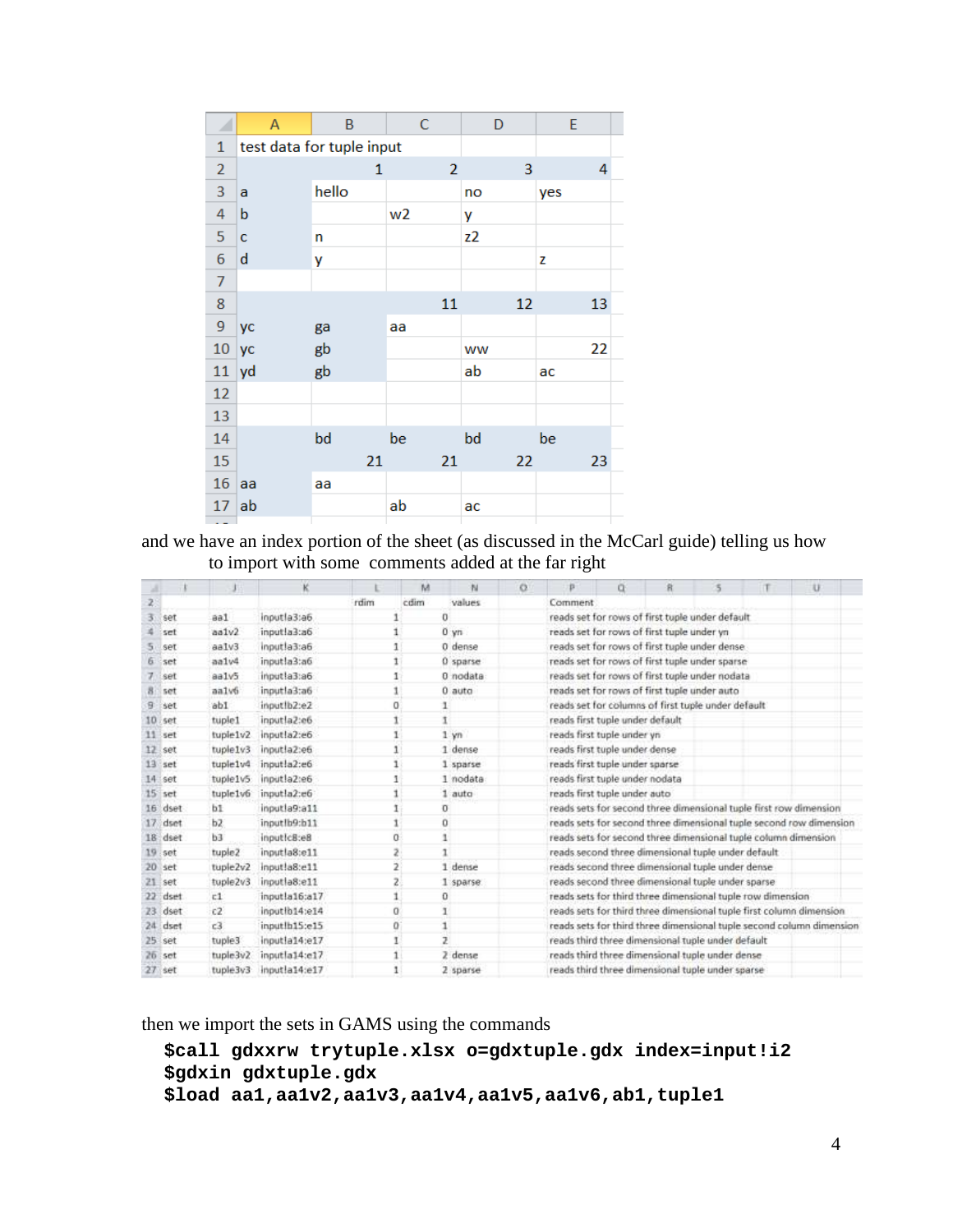| \$load         | tuple1v2 |
|----------------|----------|
| \$load         | tuple1v3 |
| \$load         | tuple1v4 |
| \$load         | tuple1v5 |
| \$load         | tuple1v6 |
| \$load         | b1       |
| \$load         | b2       |
| \$load         | b3       |
| \$load         | tuple2   |
| \$load         | tuple2v2 |
| \$load         | tuple2v3 |
| \$load         | c1       |
| \$load         | c2       |
| \$load         | c3       |
| \$load         | tuple3   |
| \$load         | tuple3v2 |
| \$load         | tuple3v3 |
| <b>\$gdxin</b> |          |

Now let us examine some of the consequences of the value commands.

First let us look at the alternative results for importing the set in the red box below and also look at the effect of the entries in the blue box

|                | B                         |                |    |     |
|----------------|---------------------------|----------------|----|-----|
|                | test data for tuple input |                |    |     |
| $\overline{2}$ |                           |                |    |     |
| 3              | hello                     |                | no | yes |
|                |                           | w <sub>2</sub> |    |     |
|                | n                         |                | z2 |     |
| b              |                           |                |    |     |

When read with the values entry being blank (or the default - auto condition) the put file at the bottom of the gms file for the set aa1 shows it to contain

| Defined Elements | Explanatory Text |
|------------------|------------------|
| a                | hello            |
| h                | n                |
| c                | n                |
|                  |                  |

which shows the reading process went beyond the specified range to the adjacent column and took entries there as explanatory text leaving it bank when none was entered but in a put sense when it is empty the .tl item is entered in place of .tl. Also using auto and dense yields the same results.

When read with the values entry being yn we get  **Defined Elements Explanatory Text a a**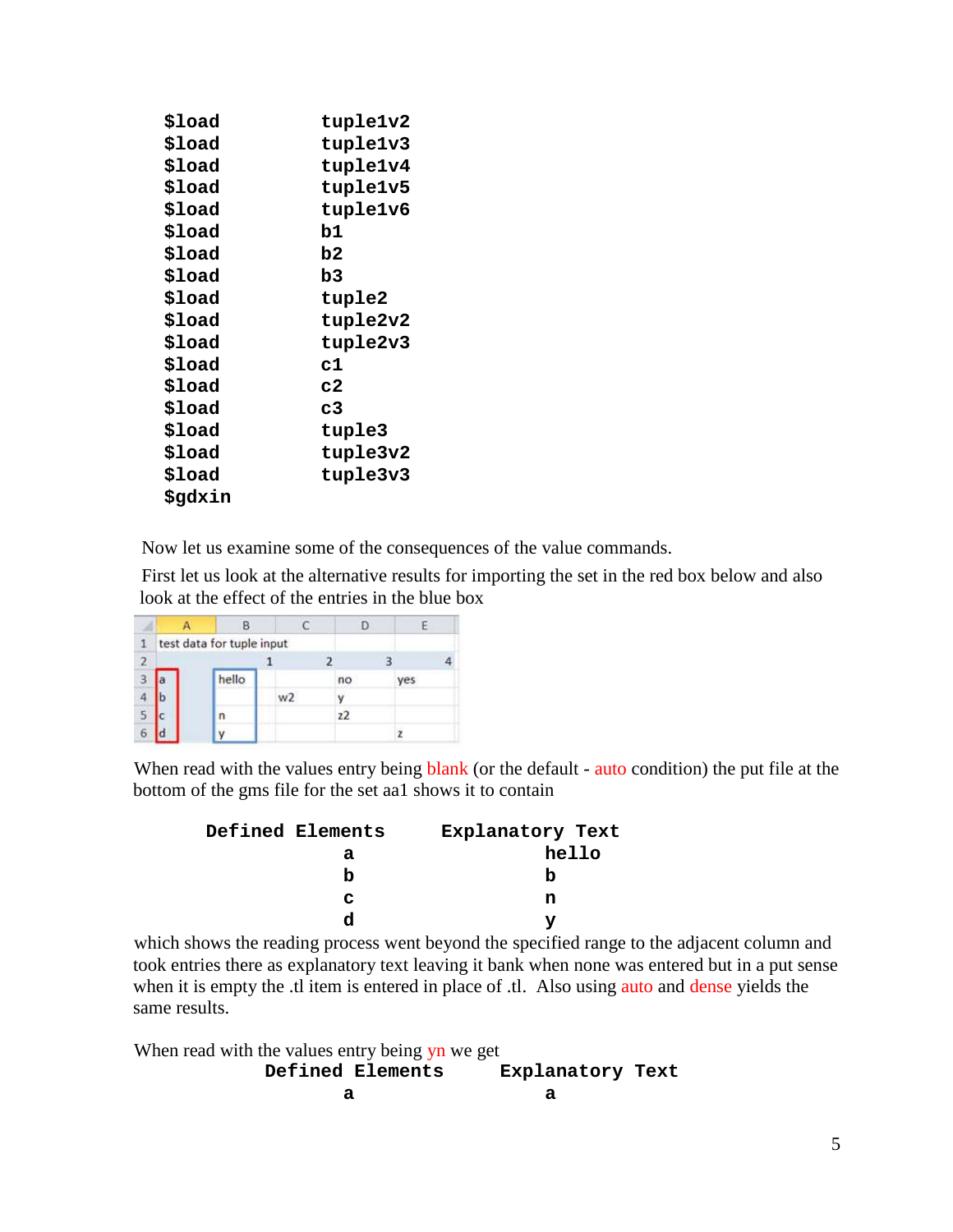**d d** Note here only a and d entries are defined as they have text entries in the blue column that and not N. Also this shows that the yn entry is a misnomer but rather the program accepts any entry which is not blank or N or NO or 0.

|                  | When read with the values entry being sparse we get |  |   |                  |  |  |  |   |  |
|------------------|-----------------------------------------------------|--|---|------------------|--|--|--|---|--|
| Defined Elements |                                                     |  |   | Explanatory Text |  |  |  |   |  |
|                  |                                                     |  | а |                  |  |  |  | а |  |
|                  |                                                     |  | d |                  |  |  |  |   |  |
|                  |                                                     |  |   |                  |  |  |  |   |  |

Note here only a and d entries are defined as they have text entries in the blue column that and not N. Also this shows that the yn entry is a misnomer but rather the program accepts any entry which is not blank or N or NO or 0.

When read with the values entry being nodata we get

| Defined Elements | Explanatory Text |  |
|------------------|------------------|--|
| а                | а                |  |
| n                | n                |  |
| c                | C                |  |
|                  |                  |  |

Here all elements are defined as under dense but the explanatory text is not read and only element names are used when .te is referenced.

Now suppose we turn to two dimensional sets or more generally tuples.

When reading tuple1 from the spreadsheet area in the green box below

|                | test data for tuple input |                |    |    |  |
|----------------|---------------------------|----------------|----|----|--|
| $\overline{2}$ |                           |                |    |    |  |
| 3              | hello                     |                | no | æs |  |
|                |                           | w <sub>2</sub> |    |    |  |
| 5              | n                         |                | 77 |    |  |
| b              |                           |                |    |    |  |

If we read it with the values entry being **blank** (or the default - auto condition) the put file at the bottom of the gms file for the set tuple1 shows it to contain

| Defined Elements | Explanatory Text |
|------------------|------------------|
| a.1              | a.1              |
| a.4              | a.4              |
| b.2              | b.2              |
| b.3              | b.3              |
| c.3              | c.3              |
| d.1              | d.1              |
| d.4              | d.4              |

which shows the reading process operated as yn only defining entries with non blank text and not using that text for explanatory text. Also using auto and yn yields the same results.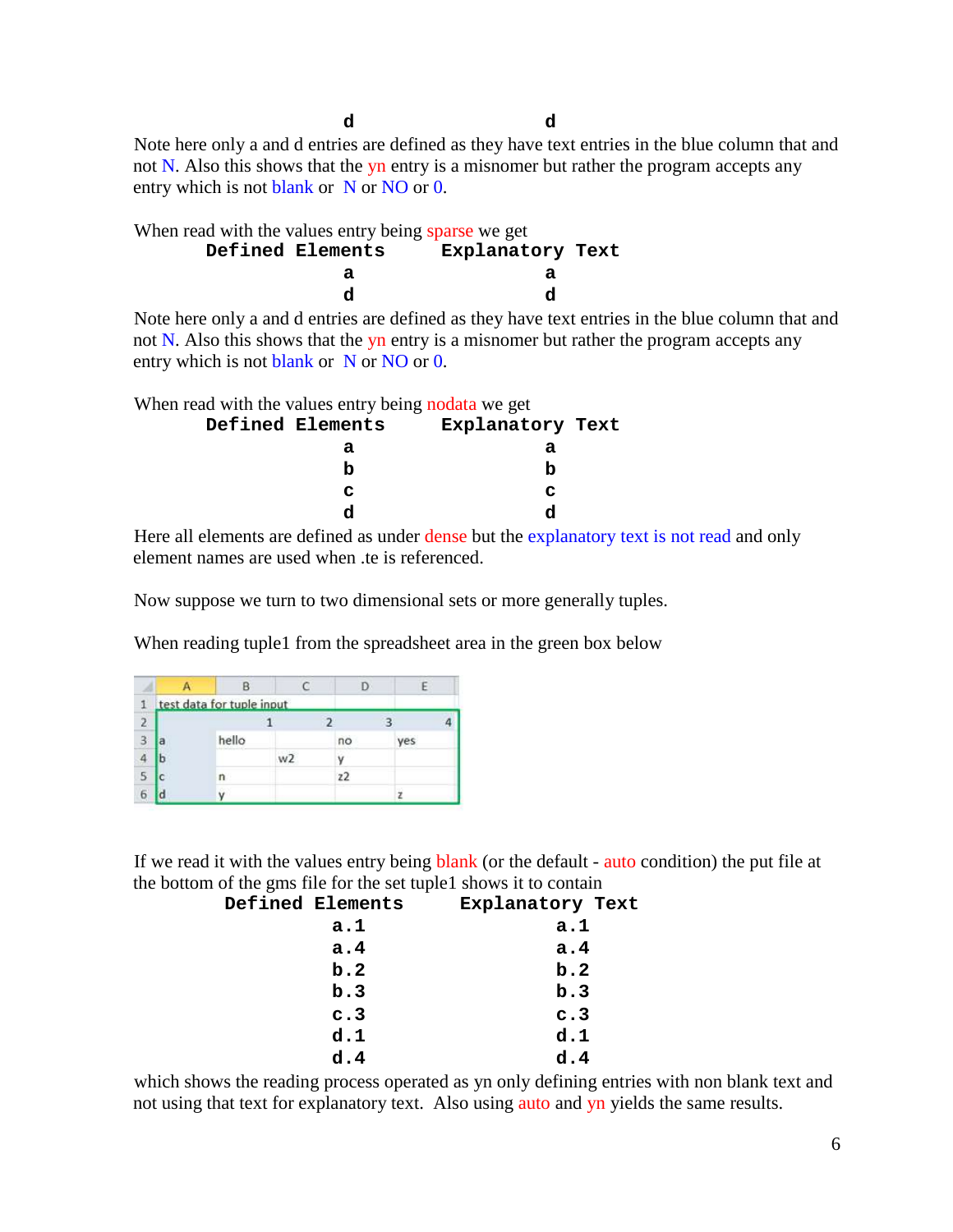| When read with the values entry being dense we get |                  |                  |       |
|----------------------------------------------------|------------------|------------------|-------|
|                                                    | Defined Elements | Explanatory Text |       |
|                                                    | a.1              |                  | hello |
|                                                    | a.2              |                  | a.2   |
|                                                    | a.3              |                  | no    |
|                                                    | a.4              |                  | yes   |
|                                                    | b.1              |                  | b.1   |
|                                                    | b.2              |                  | w2    |
|                                                    | b.3              |                  | У     |
|                                                    | b.4              |                  | b.4   |
|                                                    | c.1              |                  | n     |
|                                                    | c.2              |                  | c.2   |
|                                                    | c.3              |                  | z2    |
|                                                    | c.4              |                  | c.4   |
|                                                    | d.1              |                  | У     |
|                                                    | d.2              |                  | d.2   |
|                                                    | d.3              |                  | d.3   |
|                                                    | d.4              |                  | z     |

Note here only all possible entries are defined with the non empty elements being used as explanatory text and when blank the .tl element is printed when .te is referenced.

When read with the values entry being sparse we get

| Explanatory Text |
|------------------|
| hello            |
| no               |
| yes              |
| w2               |
| У                |
| n                |
| z2               |
| У                |
| z                |
|                  |

which defines tuple entries when there is associated text entries including those with N or no.

When read with the values entry being nodata we get

| Defined Elements | Explanatory Text |  |
|------------------|------------------|--|
| a.1              | a.1              |  |
| a.2              | a.2              |  |
| a.3              | a.3              |  |
| a.4              | a.4              |  |
| b.1              | b.1              |  |
| b.2              | b.2              |  |
| b.3              | b.3              |  |
| b.4              | b.4              |  |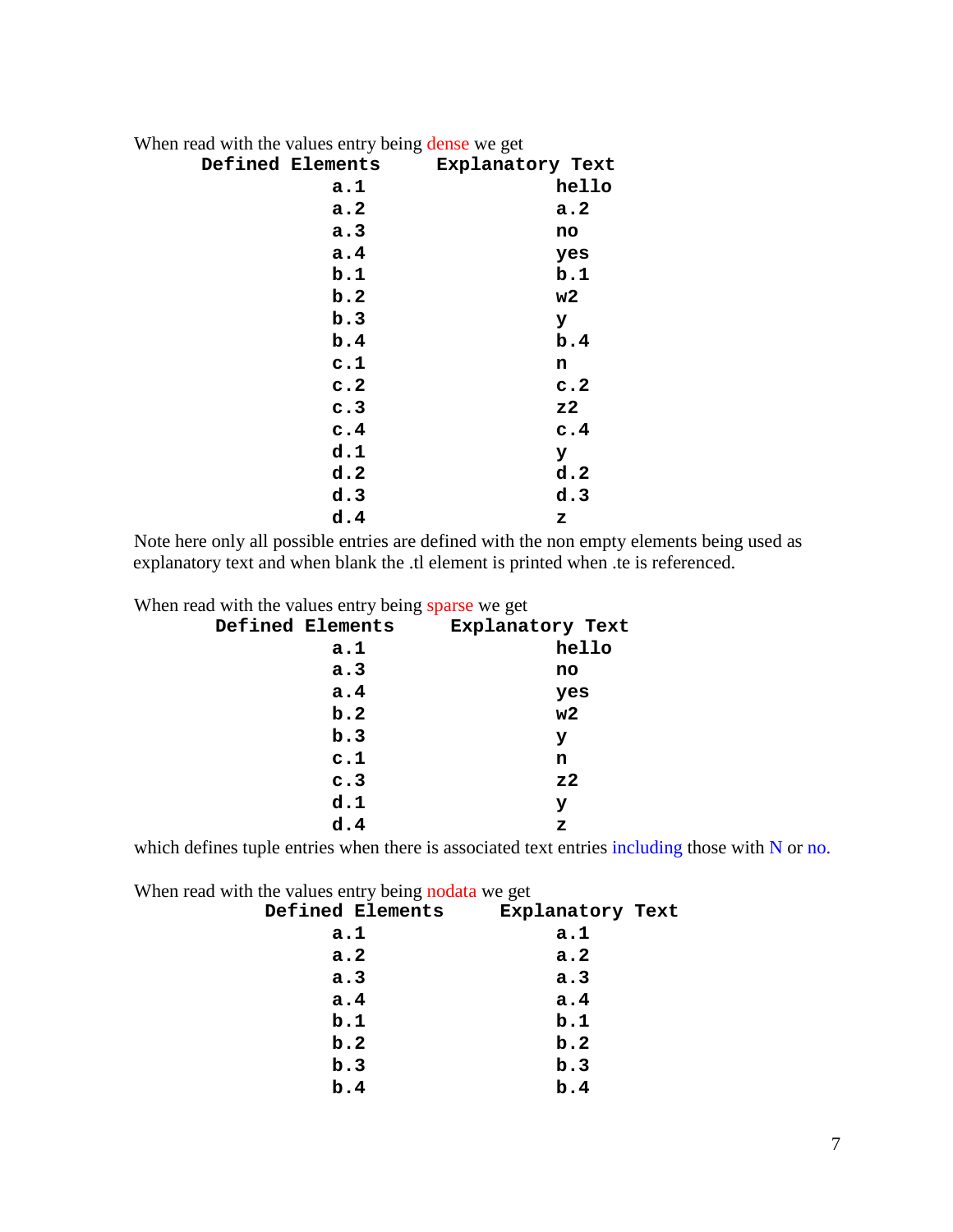| c.1 | c.1 |
|-----|-----|
| c.2 | c.2 |
| c.3 | c.3 |
| c.4 | c.4 |
| d.1 | d.1 |
| d.2 | d.2 |
| d.3 | d.3 |
| d.4 | d.4 |

Here all elements are defined as under dense but the explanatory text is not read and only element names are used when .te is referenced.

#### <span id="page-7-0"></span>**4.2 Examples of data output:**

This was also run to output items into an output sheet from the gdx file generated when running the input examples file telling where to place the data and what to do with explanatory text.

When putting out the set tuple1v4 with the value being blank or set to yn or set to auto we get

| 35   |  |   |  |
|------|--|---|--|
| 36a  |  | v |  |
| 37 b |  |   |  |
| 38c  |  |   |  |
| 39d  |  |   |  |
|      |  |   |  |

When putting out the set tuple1v4 with the value set to string we get

| 55              |   |       |                |    |     |
|-----------------|---|-------|----------------|----|-----|
| 56a             |   | hello |                | no | yes |
| 57 <sub>b</sub> |   |       | w <sub>2</sub> |    |     |
| 58 c            |   | n     |                | z2 |     |
| 59              | d |       |                |    |     |
|                 |   |       |                |    |     |

When putting out the set tuple1v4 with the value set to nodata we get where the range entries are blank.

| 75   |  | ി |  |
|------|--|---|--|
| 76a  |  |   |  |
| 77 b |  |   |  |
| 78 c |  |   |  |
| 79 d |  |   |  |

### <span id="page-7-1"></span>**4.3 Backward compatibility**

When inputting sets the meanings of the commands have changed over time with the current entries not being. In particular

 $\geq$  Before version 24.3 the command string was the same as dense above

 $\triangleright$  Starting with 24.3 the command string became the same as sparse above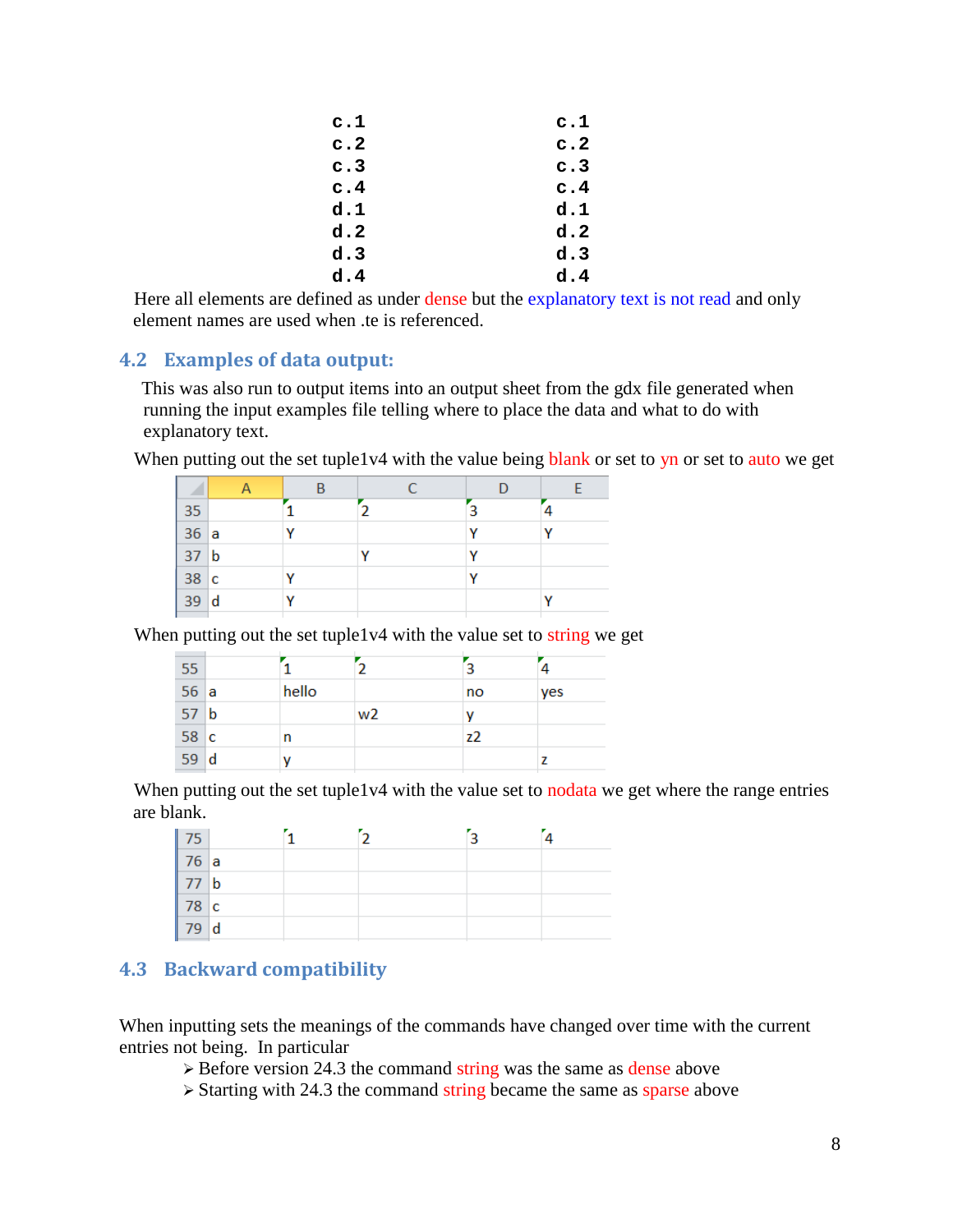- $\geq$  Starting with 24.4.1 the command all was introduced and it functioned like dense above
- $\geq$  Starting with 24.4.6 the command structure for values became what is documented above with the option string redefined

With these changes GAMS broke backward compatibility. Because of this, users who employed the values option for the versions before 24.4.6. needs to review the ways their input is working and if needed either change the parameters for the GDXXRW call to the appropriate one of those described above or change the workbook data .

### <span id="page-8-0"></span>**5 Skipping over rows and columns in a spreadsheet**

Spreadsheet files may contain columns and rows you do not want to read.

**For blank rows or columns** the skipempty command can be used as discussed in the McCarl Guide.

**For rows or columns that you do not want to read** which have content the IgnoreColumns and IgnoreRows commands identify rows and columns to skip over. This is done using the syntax

IgnoreColumns=comma delimited list of spreadsheet column names IgnoreRows=comma delimited list of spreadsheet row numbers

where

- The comma delimited list of spreadsheet column names gives the names of columns in the range to skip over and is of the form A,C,Z,ZZ which would cause the reading to skip the columns labeled A,C,Z, and ZZ in the Excel worksheet
- The comma delimited list of spreadsheet row names gives the names of rows in the range to skip over and is of the form 2,12,210 which would cause the reading to skip the rows labeled 2, 12 and 210 in the Excel worksheet

An example of using IgnoreRows and IgnoreColumns is as follows. Suppose we have a spreadsheet table that has rows and columns we do not want to read. For this we employ the skipempty sheet of the workbook **gdxxrwss.xls** that is part of the **McCarl Expanded users Guide** as in the screen shot below and skip the rows in the red boxes and the column in the blue box

| っ |                          |         | ship | truck | rail |  |
|---|--------------------------|---------|------|-------|------|--|
|   | 3 brussels cleveland     |         | 5000 |       |      |  |
| 4 | brussels                 | chicago | 6000 |       |      |  |
|   | 5   san franciscleveland |         |      | 2200  | 2200 |  |
| 6 |                          |         |      |       |      |  |
|   | san francischicago       |         |      | 2000  | 2000 |  |
| 8 |                          |         |      |       |      |  |

#### and we read it using

\$call "gdxxrw gdxxrwss.xls o=gdxignore.gdx se=0 par=moded5 rng=skipempty!a2:g69 rdim=2 cdim=1 IgnoreRows=3,5 IgnoreColumns=D"

then after loading into GAMS the data become